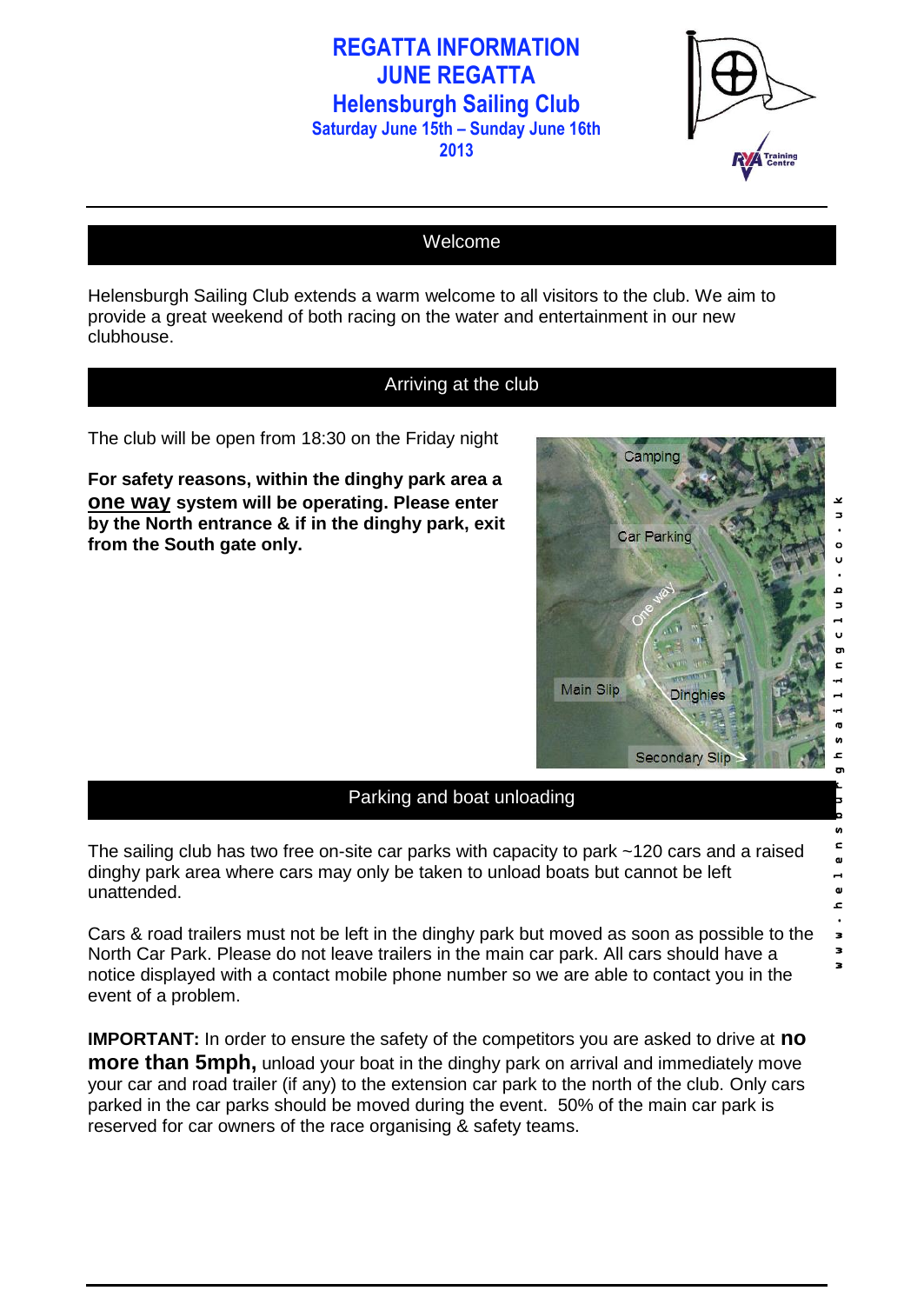**2013**



 $\overline{\mathbf{x}}$  $\overline{a}$  $\bullet$ U

## RIBs Launching, overnight & recovery

Visiting RIBs that are part of the official safety/support team, shall launch at the club, but must book in and receive their boat and fuel tank identification. RIBs should have a full tank of fuel on arrival. All other RIBs not part of the safety/support team shall be parked in the North (extension) car park. Free, deep water launching/recovery for these is available at Helensburgh pier. Visiting RIBS that are purely spectating will need to make their own pre booking arrangements with Rhu Marina 01436 820 238 and pay for their own berth. Alternatively they could be recovered and relaunched on Sunday morning at the pier.

Refuelling: Tanks (Clearly marked) should be left beside the Red container, beside the tender rack at the top of the main slipway – these will be refilled for you late on Saturday afternoon and again on Sunday – anyone with a requirement to leave early please advise.



#### Changing Facilities

The new clubhouse has ample changing and showering facilities with an overflow extension into the boat store that can be divide male/female as required depending on numbers. Under floor heating and a very efficient extraction system makes for a very warm & comfortable after sailing experience. For those staying in campers, tents or caravans the changing rooms will remain heated overnight to dry off wet gear.

**Please note: HSC cannot accept any responsibility for visitors or members equipment left unattended in the changing rooms or anywhere else on the premises.**

#### Camping

Camping is available within the dinghy park with several areas of grass. The lawn outside the Clubhouse is not available for pitching until later on Saturday evening. Toilets and shower facilities are available in the clubhouse, which will remain open but keypad locked throughout the night. Fresh water is also available at the club house. Rubbish must be disposed of in the bins.

Camper Vans should be parked in the extension Car park overnight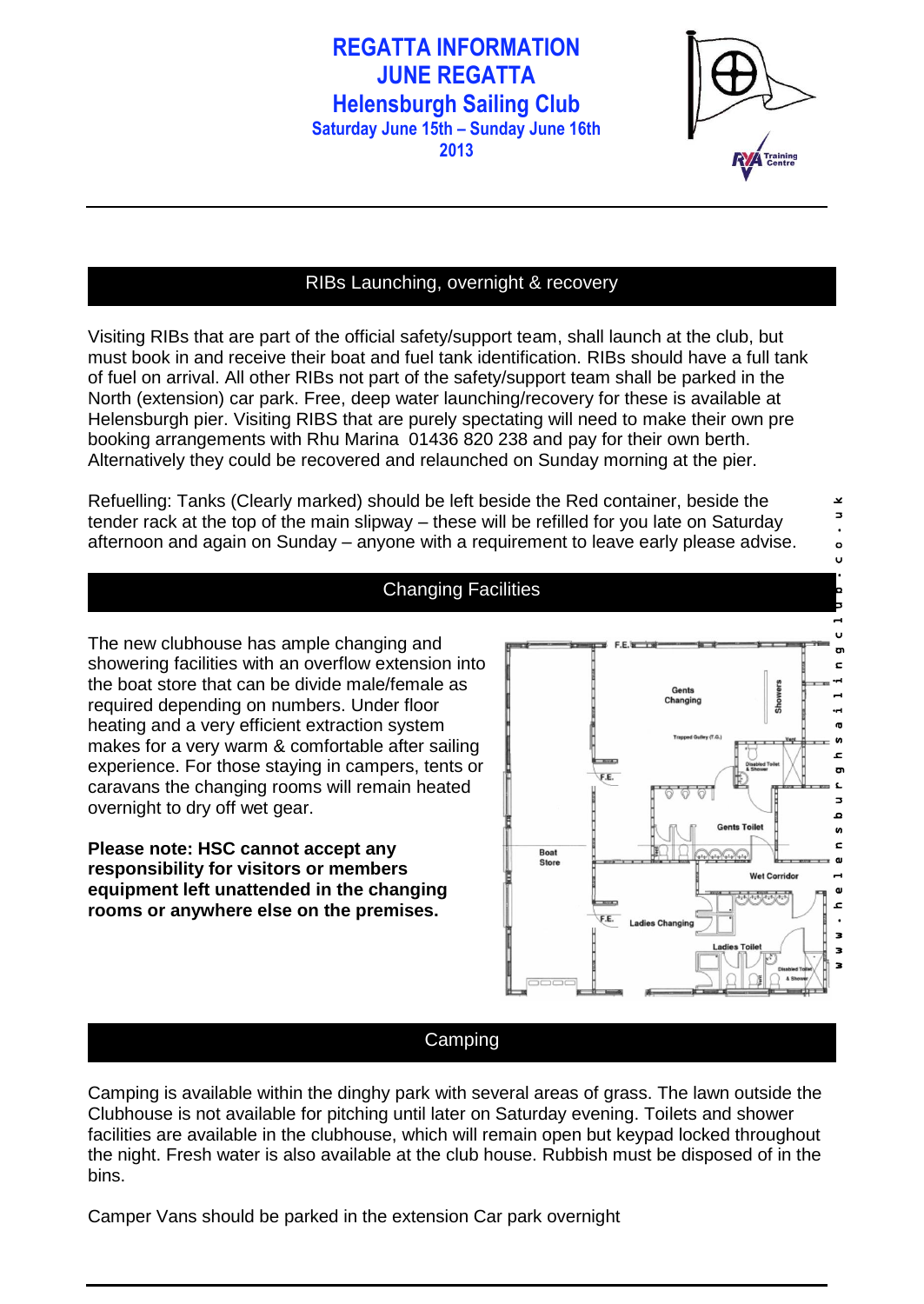

**For safety reasons**: No vehicles should be moved in the camping area after sunset (18:00 BST) and we would request that once parked you do not move your vehicle until you are ready to leave. If you intend to use your car please park in the extension car park. This will ensure the safety of all those attending the event and reduce any potential problems at the field entrance should it be wet.

#### Rubbish

We would appreciate if you could deposit your rubbish in the bins or the trailer at the north side of the clubhouse.

|                                                                                         | <b>Club Kitchen</b>                                                                             |             |  |  |
|-----------------------------------------------------------------------------------------|-------------------------------------------------------------------------------------------------|-------------|--|--|
|                                                                                         | The Sailing Club kitchen will be open as follows: -                                             |             |  |  |
| Saturday:<br>Sunday:                                                                    | 09:00 till 18:00<br>08:30 till 16:00                                                            | 3<br>υ<br>ō |  |  |
|                                                                                         | Food on offer                                                                                   |             |  |  |
|                                                                                         | Saturday/Sunday:                                                                                | n<br>2      |  |  |
| <b>Breakfast: Hot Rolls</b><br>Packed Lunches: Filled Rolls, Sweet Bars, Crisps, Drinks |                                                                                                 |             |  |  |
|                                                                                         | Lunch: for those not afloat – Soup, filled rolls, toasties (?), Tea/coffee, home baking,<br>etc | ء<br>n<br>ς |  |  |
|                                                                                         | <b>HSC Club Bar &amp; Entertainment</b>                                                         |             |  |  |
|                                                                                         |                                                                                                 | з           |  |  |
|                                                                                         | $E_{\text{right}}$<br>17.20 fill 22.00                                                          |             |  |  |

| Friday evening: | 17:30 till 23:00            |
|-----------------|-----------------------------|
| Saturday:       | 16:00 till 23:00            |
| Sunday:         | 15:00 till 19:00 (or close) |

Please note: To comply with licensing regulations, the 4ft lino strip in front of the bar is designated as a restricted bar area. When the bar is open, no children under 14 are allowed in this area. **No alcohol will be served to anyone who cannot prove they are over 18.**

### First Aid

Anyone who should require First Aid should report to the Kitchen where advice will be available.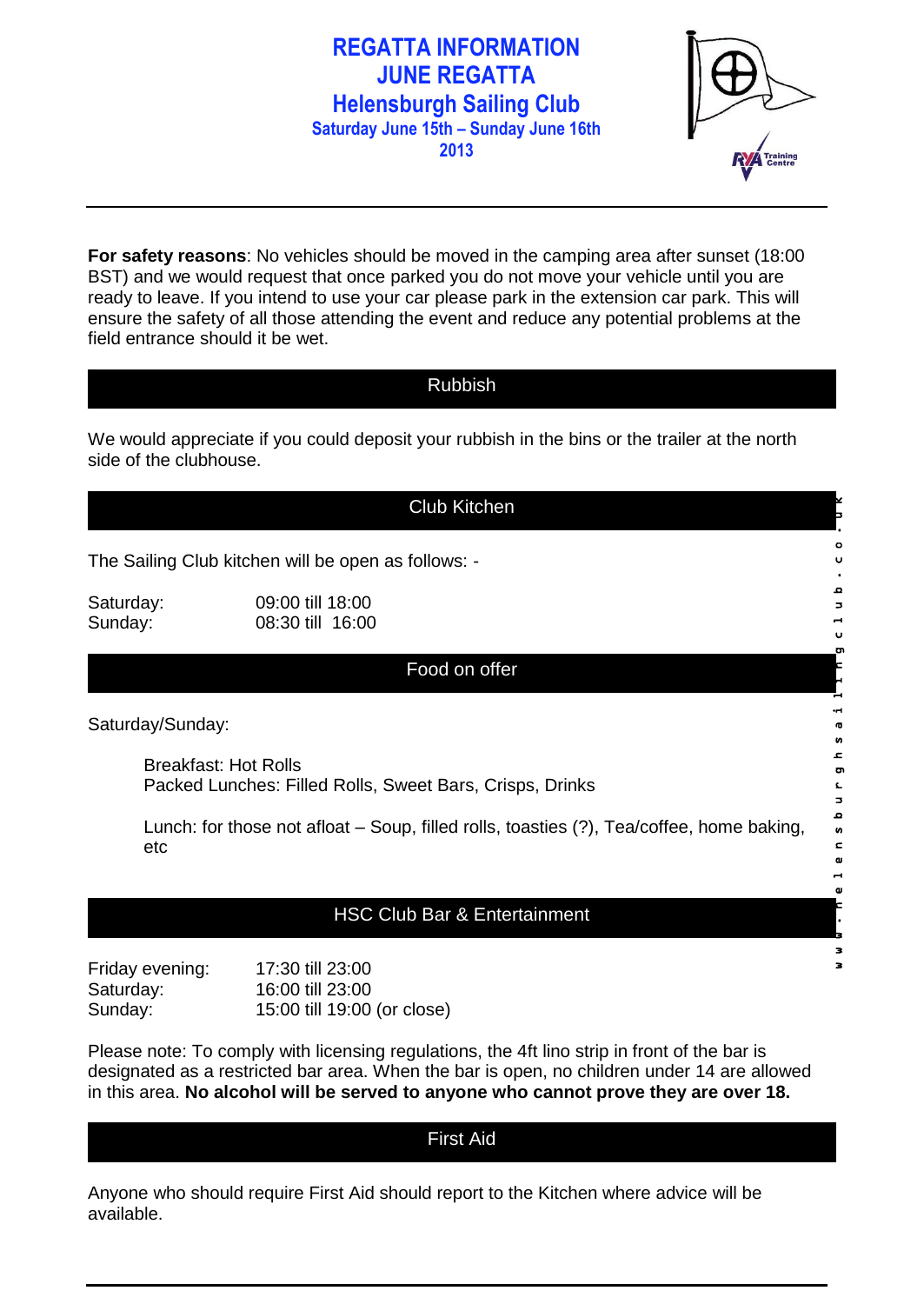**2013**

| <b>RYA</b> Training |
|---------------------|

## Internet Access

The clubhouse has a Wireless Access Point available over the weekend – Free for Competitors, Family and Friends – The connection will be unsecured for the weekend.

There is also a weather station on the clubhouse with display in the main clubroom and regularly updating page on the club website.

## Local info & things to do in and around Helensburgh

| Petrol: - Tesco Express, Helensburgh Seafront - 1.5 miles SE of Club.<br>Cash: Helensburgh town centre several machines also at Petrol station                                                                                                                                                                                                                                                                                                                                                                                                                                                                                                                                                                  | ¥                                                                  |  |
|-----------------------------------------------------------------------------------------------------------------------------------------------------------------------------------------------------------------------------------------------------------------------------------------------------------------------------------------------------------------------------------------------------------------------------------------------------------------------------------------------------------------------------------------------------------------------------------------------------------------------------------------------------------------------------------------------------------------|--------------------------------------------------------------------|--|
| Tea/Coffee/scones/cakes etc – available from the Kitchen<br>$\bullet$<br>Walking the <b>Highlandman's way</b> - A historic Coffin Road (see our website headline<br>photo) Round trip walk 2.5 hours about 6/7 miles<br>Walk around <b>Ardmore Nature</b> reserve followed by a coffee/lunch at Ardarden farm<br>shop, Cardross<br>Hillhouse - Rennie Mackintosh http://www.armin-grewe.com/crm/crm-hillhouse.htm<br>$\bullet$<br>Helensburgh has a great Local Library - including Logie Baird's 1 <sup>st</sup> Television<br>$\bullet$<br><b>Geilston Hall</b> – Cardross, 10 acres of Gardens<br>http://www.gardens-of-argyll.co.uk/gardens/geilston-garden.html<br>$\Omega$<br>Recently opened Whisky Shop | ۰<br>u<br><b>Q</b><br>3<br>Ü<br>ō<br>$\blacksquare$<br>n<br>2<br>ō |  |
| Alternatively, a gentle walk along the seafront into Helensburgh with the<br>binoculars to watch the action live as it happens off Helensburgh Pier                                                                                                                                                                                                                                                                                                                                                                                                                                                                                                                                                             | n                                                                  |  |
| Above all we hope you have a good event and look forward to you returning to Helensburgh<br>in future.                                                                                                                                                                                                                                                                                                                                                                                                                                                                                                                                                                                                          | c                                                                  |  |
| Lost Property: Got home something is missing? Might have left it behind email:<br>lostproperty@helensburghsailingclub.co.uk and we'll have a look for you and return it by post $\bar{\mathbf{r}}$<br>if found. (carriage costs will apply – sorry)                                                                                                                                                                                                                                                                                                                                                                                                                                                             |                                                                    |  |